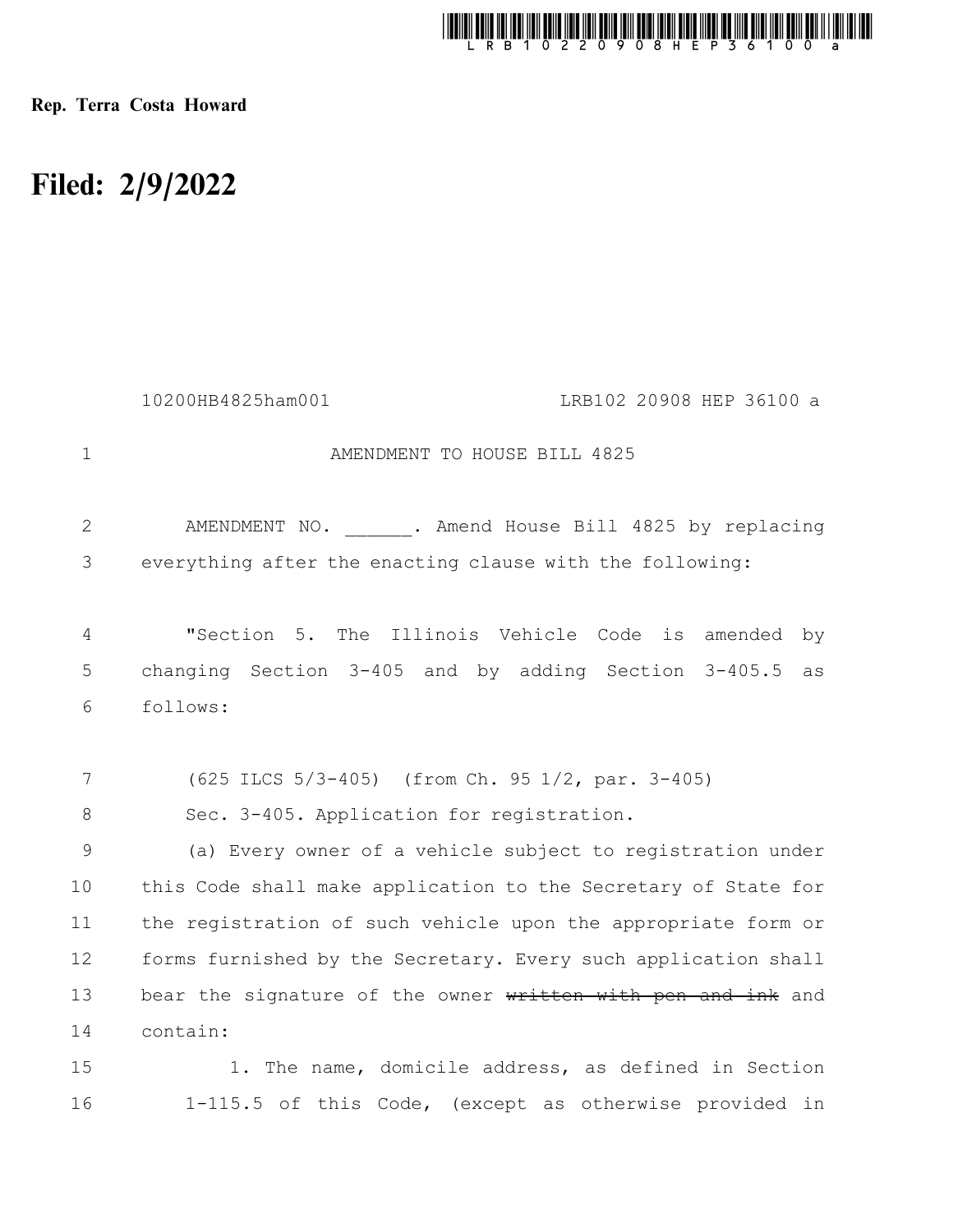10200HB4825ham001 -2- LRB102 20908 HEP 36100 a

this paragraph 1), mail address of the owner or business address of the owner if a firm, association, or corporation, and, if available, email address of the owner. If the mailing address is a post office box number, the address listed on the driver license record may be used to verify residence. A police officer, a deputy sheriff, an elected sheriff, a law enforcement officer for the Illinois State Police, a fire investigator, a state's attorney, an assistant state's attorney, a state's attorney special investigator, or a judicial officer may elect to furnish the address of the headquarters of the governmental entity, police district, or business address where he or she works instead of his or her domicile address, in which case that address shall be deemed to be his or her domicile address for all purposes under this Chapter 3. The spouse and children of a person who may elect under this paragraph 1 to furnish the address of the headquarters of the government entity, police district, or business address where the person works instead of the person's domicile address may, if they reside with that person, also elect to furnish the address of the headquarters of the government entity, police district, or business address where the person works as their domicile address, in which case that address shall be deemed to be their domicile address for all purposes under this Chapter 3. In this paragraph 1: (A) "police officer" has the 1 2 3 4 5 6 7 8 9 10 11 12 13 14 15 16 17 18 19 20 21 22 23 24 25 26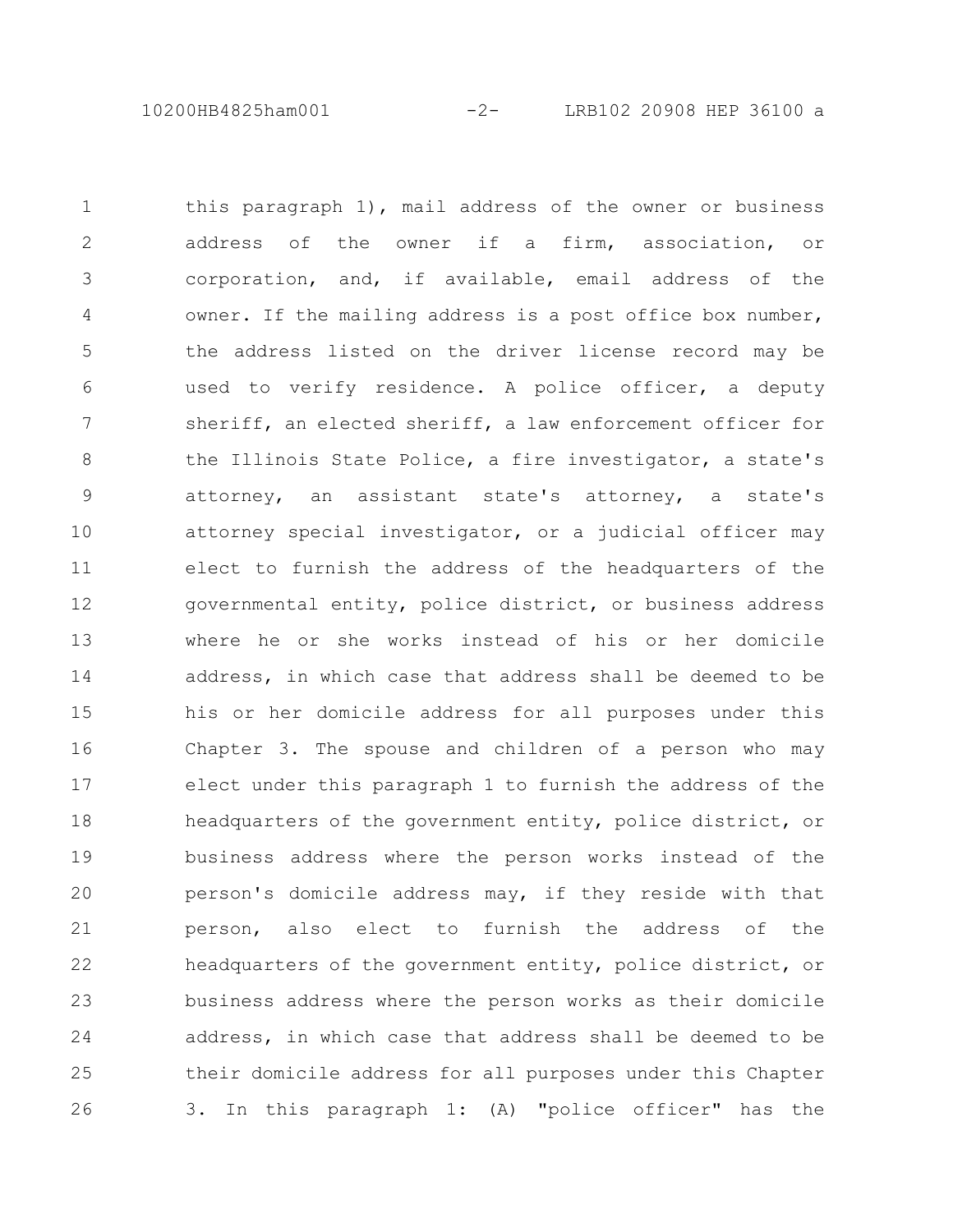10200HB4825ham001 -3- LRB102 20908 HEP 36100 a

meaning ascribed to "policeman" in Section 10-3-1 of the Illinois Municipal Code; (B) "deputy sheriff" means a deputy sheriff appointed under Section 3-6008 of the Counties Code; (C) "elected sheriff" means a sheriff commissioned pursuant to Section 3-6001 of the Counties Code; (D) "fire investigator" means a person classified as a peace officer under the Peace Officer Fire Investigation Act; (E) "state's attorney", "assistant state's attorney", and "state's attorney special investigator" mean a state's attorney, assistant state's attorney, and state's attorney special investigator commissioned or appointed under Division 3-9 of the Counties Code; and (F) "judicial officer" has the meaning ascribed to it in Section 1-10 of the Judicial Privacy Act. 1 2 3 4 5 6 7 8 9 10 11 12 13 14

2. A description of the vehicle, including such information as is required in an application for a certificate of title, determined under such standard rating as may be prescribed by the Secretary. 15 16 17 18

19

3. (Blank).

3.5. A space for a voluntary disclosure of a condition that impedes effective communication under Section 3-405.5. 20 21 22

4. Such further information as may reasonably be required by the Secretary to enable him to determine whether the vehicle is lawfully entitled to registration and the owner entitled to a certificate of title. 23 24 25 26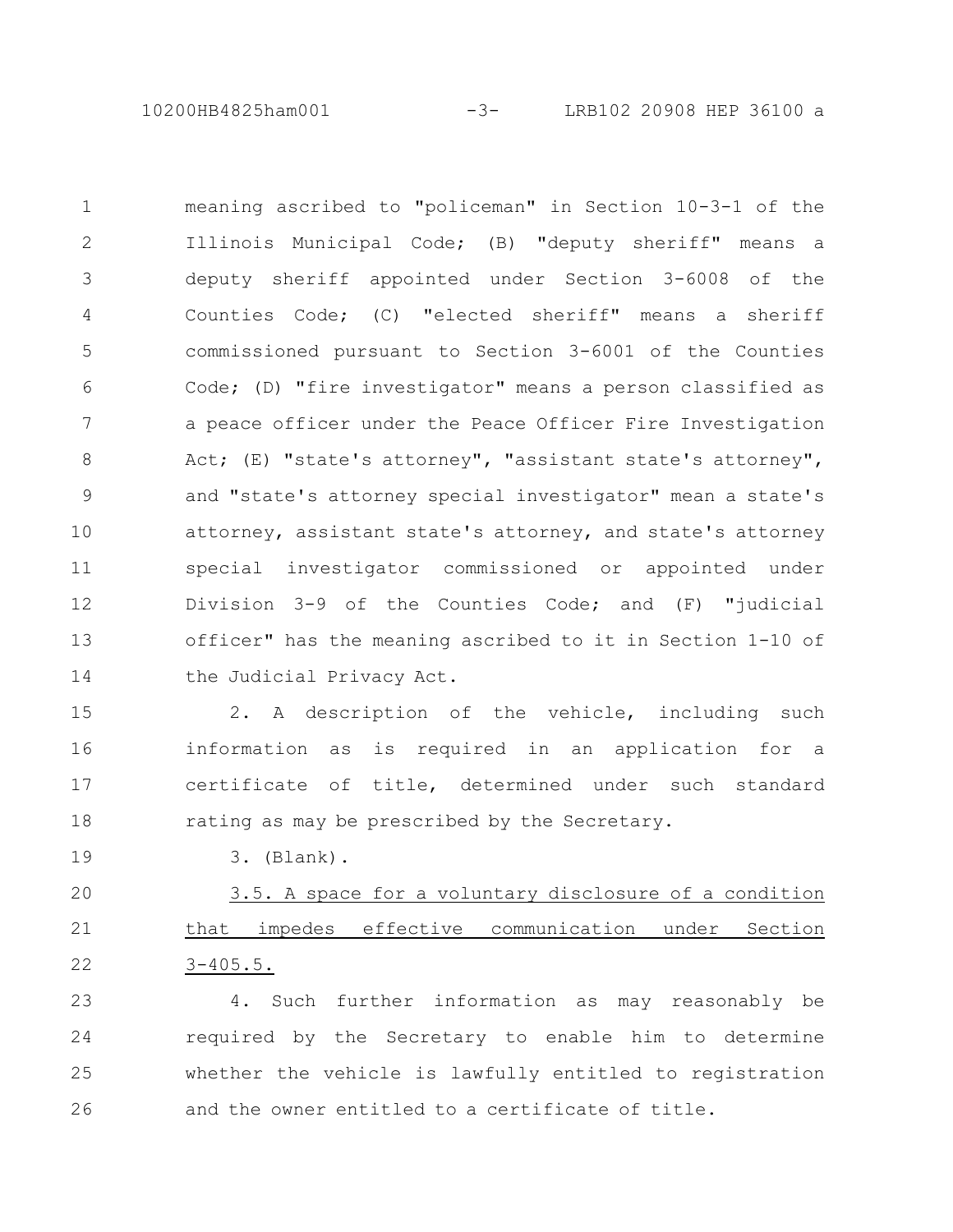10200HB4825ham001 -4- LRB102 20908 HEP 36100 a

5. An affirmation by the applicant that all information set forth is true and correct. If the application is for the registration of a motor vehicle, the applicant also shall affirm that the motor vehicle is insured as required by this Code, that such insurance will be maintained throughout the period for which the motor vehicle shall be registered, and that neither the owner, nor any person operating the motor vehicle with the owner's permission, shall operate the motor vehicle unless the required insurance is in effect. If the person signing the affirmation is not the sole owner of the vehicle, such person shall be deemed to have affirmed on behalf of all the owners of the vehicle. If the person signing the affirmation is not an owner of the vehicle, such person shall be deemed to have affirmed on behalf of the owner or owners of the vehicle. The lack of signature on the application shall not in any manner exempt the owner or owners from any provisions, requirements or penalties of this Code. 1 2 3 4 5 6 7 8 9 10 11 12 13 14 15 16 17 18 19

(b) When such application refers to a new vehicle purchased from a dealer the application shall be accompanied by a Manufacturer's Statement of Origin from the dealer, and a statement showing any lien retained by the dealer. 20 21 22 23

(Source: P.A. 102-538, eff. 8-20-21.) 24

25

(625 ILCS 5/3-405.5 new)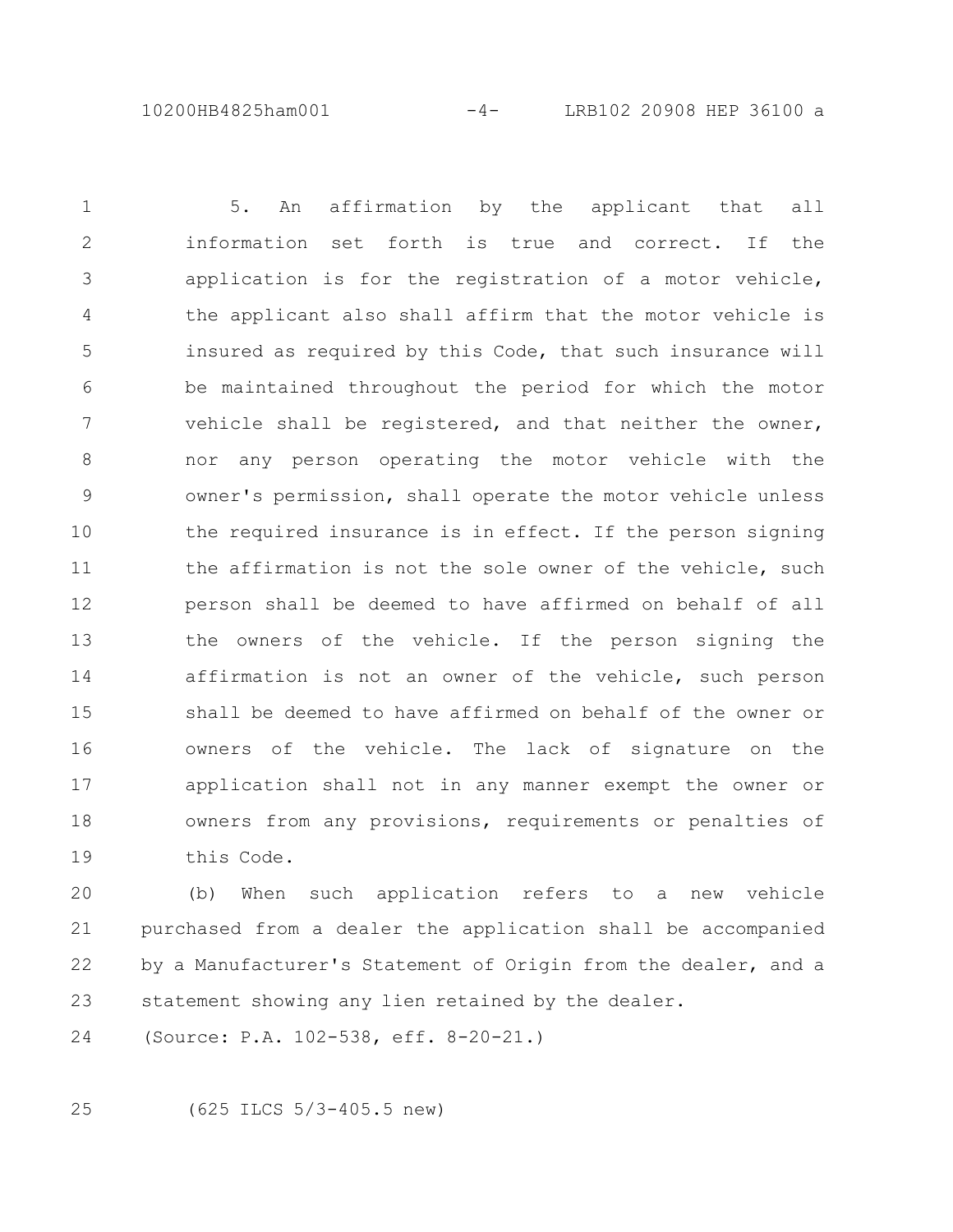| $\mathbf 1$      | Sec. 3-405.5. Registration by an owner with a condition        |
|------------------|----------------------------------------------------------------|
| $\mathbf{2}$     | that impedes effective communication.                          |
| 3                | (a) An application for registration must provide space         |
| 4                | the applicant voluntarily may indicate that the<br>where       |
| 5                | applicant, child of the applicant, or other approved driver of |
| 6                | the registered vehicle has a health condition or disability    |
| $\boldsymbol{7}$ | that may impede effective communication with a peace officer.  |
| 8                | The application shall include a checklist of common health     |
| $\mathcal{G}$    | conditions and disabilities that impede effective              |
| 10               | communication from which the applicant may select. The         |
| 11               | checklist shall also include a blank space for the applicant   |
| 12               | to specify a condition that is not listed. The Secretary of    |
| 13               | State may request from a person who makes an indication under  |
| 14               | this subsection verification of a condition in the form of:    |
| 15               | a physical health condition, a written<br>(1)<br>for           |
| 16               | statement from a licensed physician; or                        |
| 17               | (2) for a mental health condition, a written statement         |
| 18               | from a licensed physician, a licensed psychologist, or a       |
| 19               | nonphysician mental health professional.                       |
| 20               | (b) The Secretary shall provide to the Illinois State          |
| 21               | Police the vehicle registration information of a person who    |
| 22               | indicated on an application under subsection (a) that the      |
| 23               | person, child of the person, or other approved driver of the   |
| 24               | registered vehicle has a health condition or disability that   |
| 25               | may impede effective communication. The Secretary may not      |
| 26               | provide to the Illinois State Police information that          |